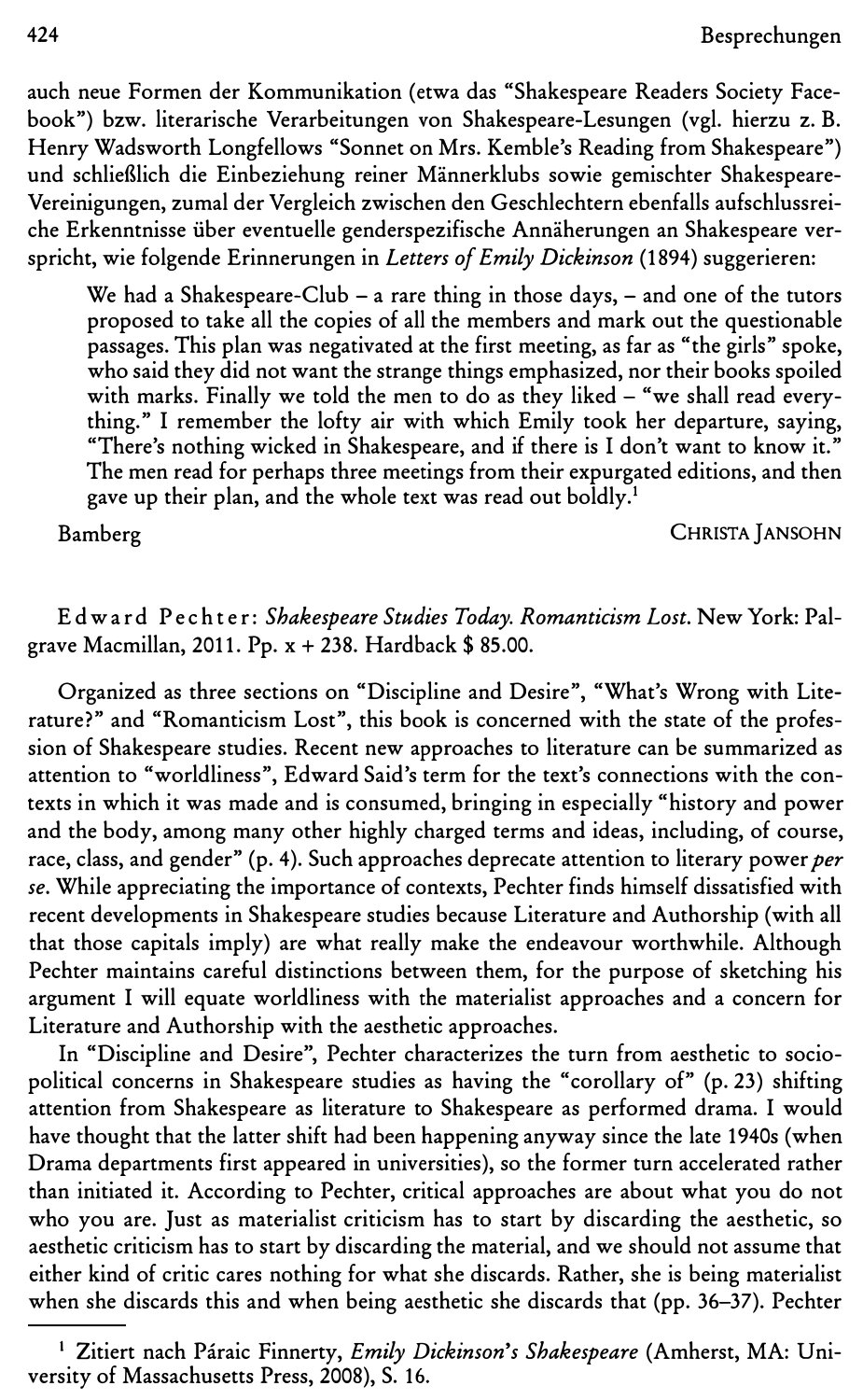illustrates this via S. T. Coleridge's decision that Othello was brown not black because that suited Coleridge's criticism, even though Coleridge himself was not at all indifferent to real social conditions and wrote about the evils of slavery. Thus there can be no reconciliation of aesthetics and materialism since they are incompatible ways of reading. For Pechter, the key question is why we do literary criticism; if you lack a reason, you are bound to end up revulsed - or at least bored - by both materialist and aesthetic criticism.

Like Doctor Faustus at the start of Christopher Marlowe's play, Shakespearians are discontented materialists: picking up each subject - historicism, postcolonialism, ecocriticism and so on - in the hope that it will reveal the mysteries of the literary universe and finding it disappointing. Pechter has some fun pointing out the self-contradictions in Margreta de Grazia and Peter Stallybrass's influential essay "The Materiality of Shakespeare's Text". Romantics such as Coleridge idealised and essentialised Shakespeare because to do so was a blow against the aristocratic elite's claim upon him as their own, and modern attempts like De Grazia and Stallybrass's to promote book history are likewise elitist: only those with access to the originals are enabled to undertake the work. (Here Pechter comes perilously close to saying that Shakespearians ought not to research something unless other Shakespearians are equally well placed to examine it, which cannot be what he means; in any case the digital dissemination of rare books has levelled the playing field in the two decades since De Grazia and Stallybrass's essay appeared.) Materialists working on Shakespeare such as De Grazia and Stallybrass claim that their materialism is politically progressive, but Pechter finds no simple connection between one's politics and how one chooses to do literary criticism. The materialists want others to stop doing Shakespeare the way it has been done in the past and to start doing it another way, but the latter part of the exhortation is much less clearly defined than the former. Thus the project simply splutters to a halt with the cry of 'Stop!'

Part Two, on "What's Wrong with Literature?", is concerned with the New Textualism (a movement which reads the plays from a book history rather than a literary point of view) and the New Theatricalism (which reads the plays as scripts for collective performance rather than dramatic poems for solitary enjoyment). Pechter discusses the recent rise in the stock of bad quartos, as evidenced in such works as Scott McMillin's edition of Othello for the New Cambridge Early Quartos series, which focusses especially on the actors rather than the author as the source of its power. McMillin mentions the 160 lines of the 1623 Folio version that the 1622 quarto lacks, but not their theatrical importance in containing the Willow Song and Emilia's speech on the gender double standard. The new orthodoxy seems to be that the shorter and dumber a play the better because that makes it more theatrical. (Those who take this line rephrase shorter and dumber as pacier and more streamlined.) Pechter points out that this need not be the case. The 1600 bad quarto of Henry 5 lacks the irony and anxiety about kingship that is in the Folio version, and the rapid pace of the 1603 bad quarto of Hamlet destroys the play, whose whole point is dilatoriness, not getting on with things. It is the very redundancy of certain good-quarto and Folio scenes, such as the Fly Scene in Titus Andronicus and the mock trial in King Lear, that makes them good theatre: these are pauses of the action for the purpose of reflection, as Alexander Leggatt pointed out (p. 106). It appals Pechter that senior Shakespearians now valorize the collective effort of the theatrical team and denigrate or characterize as anachronistic the lauding of the author.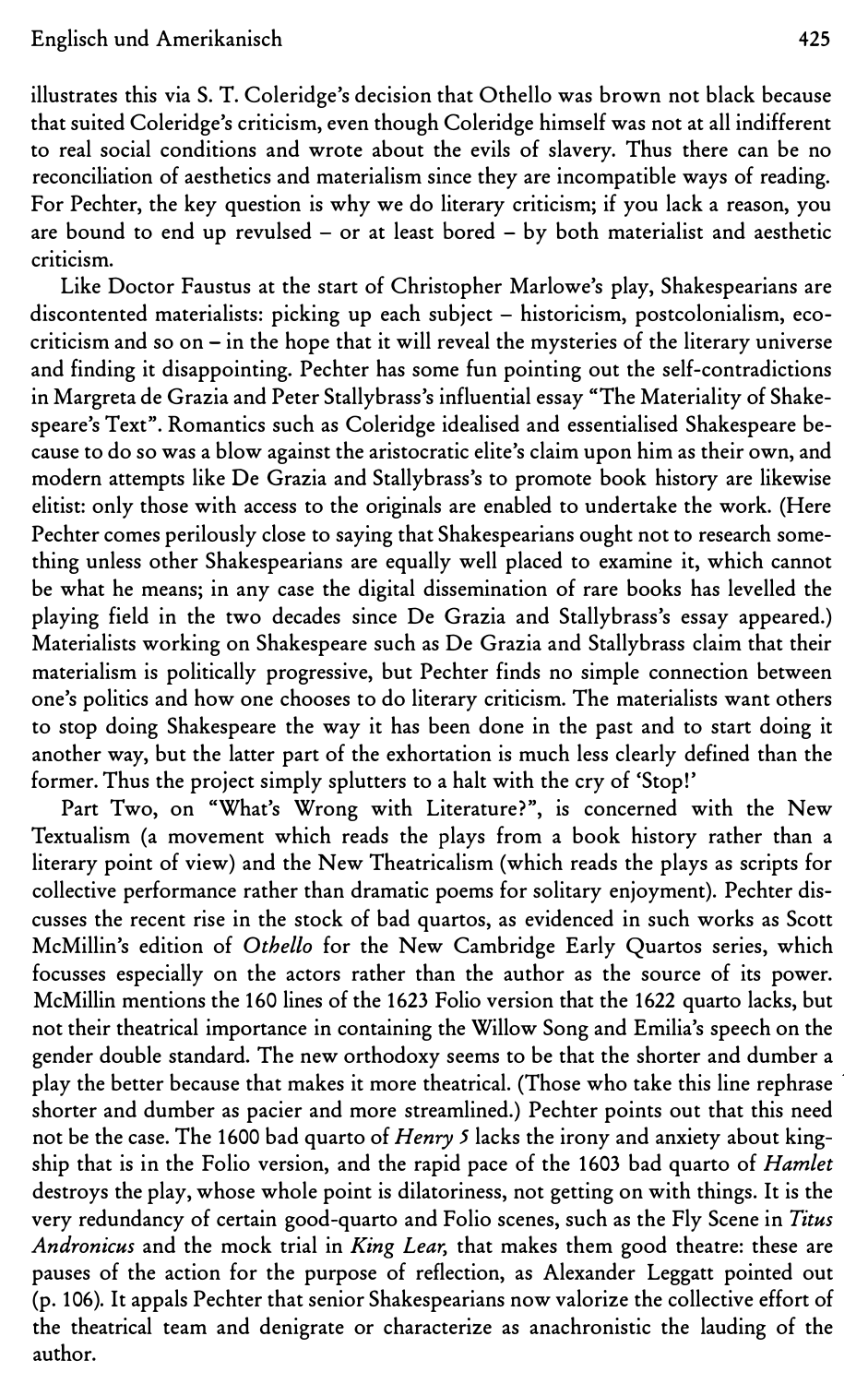Pechter finds that McMillin's hypotheses needed to explain the provenance of the manuscript underlying the 1622 quarto of Othello  $-$  a transcript of collective oral recitation of the play by its actors because they lost the original script - are no more economical or plausible than the New Bibliographical hypotheses they are intended to replace. In the absence of hard evidence, we all hypothesize playhouse practices that suit our ulterior motives, or as Pechter puts it our "desires". The New Bibliographers desired minimally mediated access to Shakespeare's autographs so they hypothesized little or no recopying, while New Textualists want actors to have their share in the outcome so they hypothesize processes such as collective dictation. We cannot get away from wishful thinking, says Pechter, and we should not be embarrassed by this as all interpretation is based on it (pp. 119-25). Pechter makes the useful point that the New Textualist insistence that the surviving playbook manuscripts do not fall into two simple categories but are infinitely different from one another and infinitely complex in their details, so that no generalizations about them are valid, does not (as New Textualists claim) restore to them the "fierce particularity" that New Bibliography took away. Rather the opposite, since it imposes upon them an "undifferentiated sameness" arising from being made by an "unknowable multiplicity of possible agents" (p. 136). Moreover, since editing is an act of criticism, the exhortation against editing - the cry of the New Textualist unediting movement-is also an exhortation against criticism itself (pp. 137-38).

Part Three, "Romanticism Lost", rewrites the standard narrative of this movement's views on creativity and the theatre. Far from being anti-theatrical, the Romantics were opposed only to the poor-quality theatre of their time. Charles Lamb and William Hazlitt were avid theatregoers and reviewers, but found the venues too big and that cheap tricks were used to stimulate applause during the action. The Romantics saw reading and playgoing as potentially equal in their power to generate the mental experience of great art, which involves an exertion on the part of the consumer that stimulates further appreciation of the work (pp. 166-69). This mental exertion is just what the pictorial literalism of the nineteenth-century stage failed to stimulate. What W. B. Worthen and others now claim that performance possesses and written text lacks variability, imaginative engagement, openness - is exactly what the Romantics claimed that the written text had and performance lacked (pp. 175-76). Far from valorizing Shakespeare-the-author as the origin of his words, as it commonly claimed, the Romantics most commonly reflected on how little of the man there was to discover because he was such a good ventriloquist; his characters' personalities and not his own dominate the plays. What the Romantics valued was the collective effect amongst readers of what the author did, not the author himself. Why do we misrepresent the Romantics so? Because as a profession it would be difficult to use Romantic ideas to teach literary criticism and grade students' attainment. How could we assess attainment of the Romantic call for mental exertion, wonders Pechter. He amuses us with the mental image of a student reporting to a tutor "I gave it my best shot" (p. 199).

Pechter concludes that it is important for Shakespeare scholarship be motivated by strong convictions. You might think nobody could disagree with that, but Pechter finds that graduate students are now more strategic than passionate about their research, because they must hunt scarce career opportunities. Paradoxically, the opportunities may arise in precisely the places one would expect new passions to emerge. Simon Estok recently reported that a speaker at an ecocriticism conference explained that he chose this field "because there's a market for it" (Ecocriticism and Shakespeare, p. 49). This